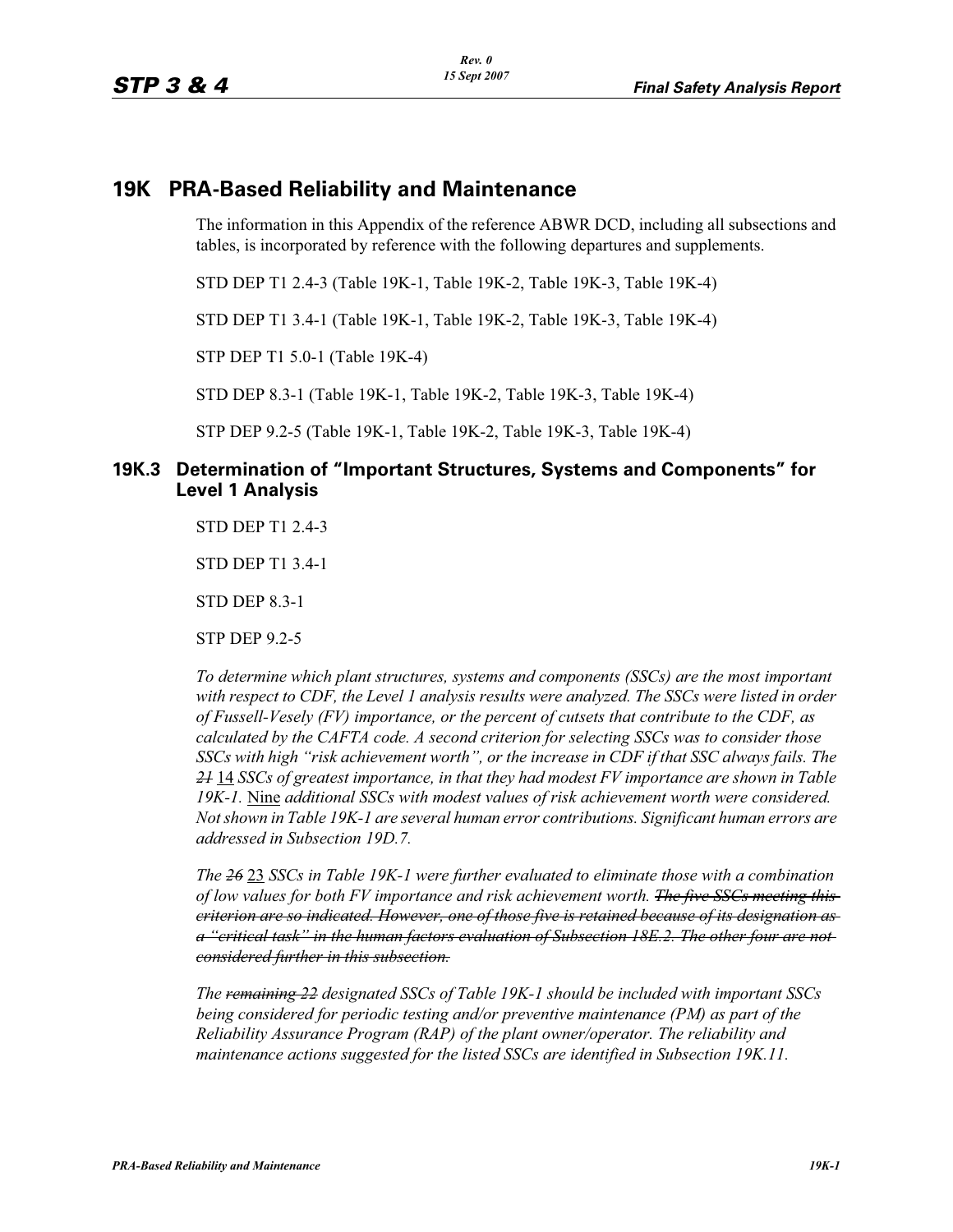*A second table, Table 19K-2, was prepared to show those SSCs with small to moderate values of risk achievement worth. These SSCs all have very low Fussell-Vesely importance, indicating a low probability of failure. However, if they fail, the impact on CDF is not negligible. Most of these SSCs have the same risk achievement worth because their failure would result in failure of the RCIC system to perform its function.*

*Initiating events that are significant contributors to CDF in the Level 1 analysis are listed in Table 19K-3. There are five* six *such events which are shown. The three most significant events, accounting* account *for more than one-half of the CDF, are all station blackout events*. The two most important events are isolation/loss of feedwater and unplanned manual reactor shutdown. Three station blackout events and turbine trip account for modest contributions to CDF. *, The next two events, contributing small fractions of CDF are isolation/loss of feedwater and manual reactor shutdown. All other initiating events contribute small amounts to CDF.*

### **19K.7 Determination of "Important Structures, Systems and Components" for Flood Analysis**

STP DEP T1 5.0-1

The flood analysis considers the potential for core damage from plant damage resulting from internal or external floods. *The important SSCs identified by this analysis are the ECCS room, RCW rooms and* all *control and reactor building external water tight doors*, including the watertight barriers on the equipment access to the diesel generator rooms*, which prevent water from flowing into rooms other than the one with the leak or from external flood sources to the safety-related buildings; isolation valves on the Reactor Service Water System and anti-siphon capability, which limit the amount of water spilled into the control building; circuit breakers that will trip RSW pumps, which also limits the amount of water spilled into the control building; isolation valves in the Circulating Water System (CWS); circuit breakers that will trip CWS pumps; level switches in the turbine building condenser pit and control building RCW rooms; sump pump operation; overfill lines in reactor building sumps on floor BIF; and room drain lines.*

### **19K.10 Identification of Important Capabilities Outside the Control Room**

#### STP DEP T1 5.0-1

*The identified activities outside the control room are:*

*(8)* Closing the normally-open watertight door to the control room on notification of a main cooling reservoir breach.

#### **19K.11.1 Component Inspections and Maintenance**

STD DEP T1 2.4-3 STD DEP T1 3.4-1

STP DEP T1 5.0-1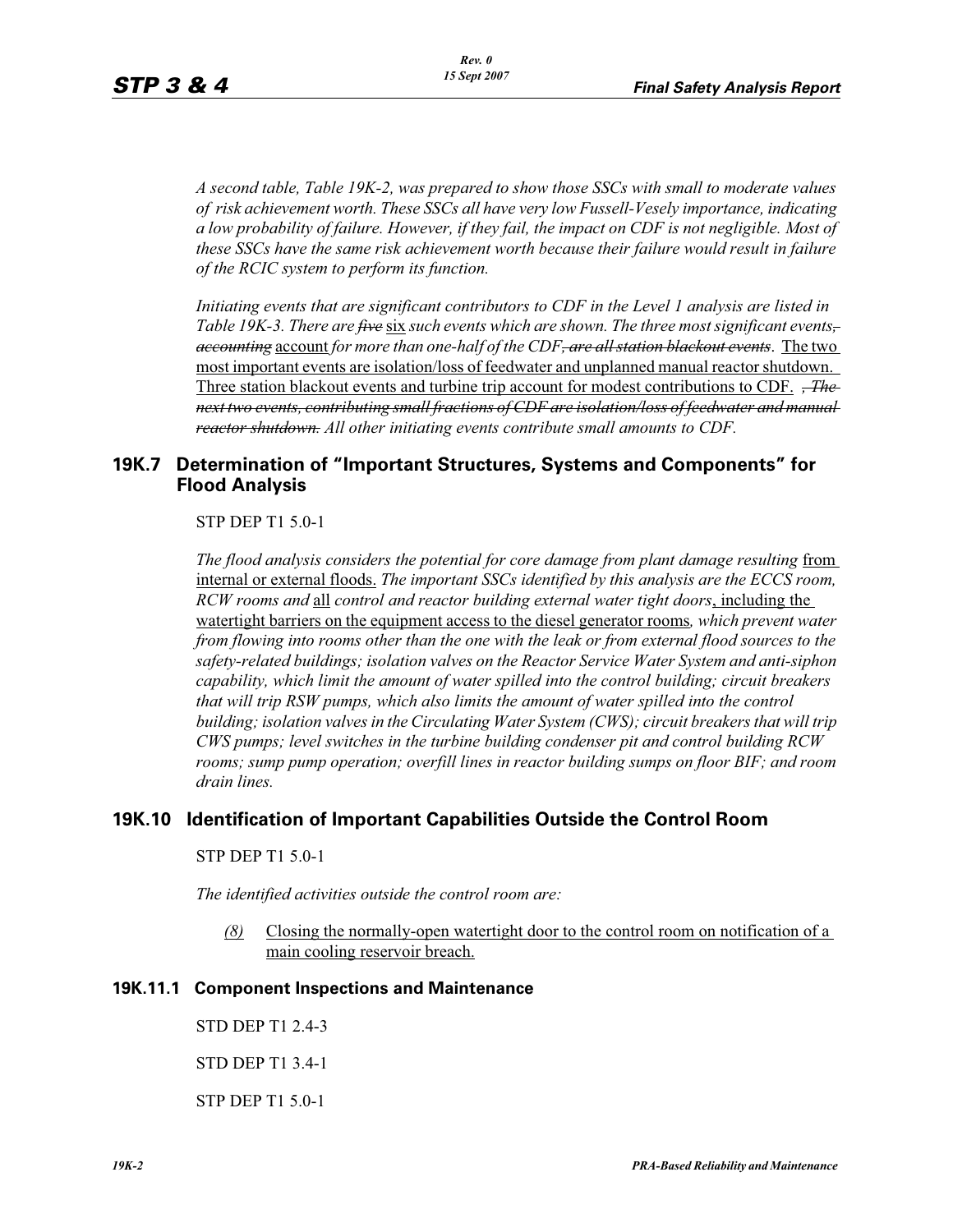STD DEP 8.3-1

STD DEP 9.2-5

*The two* individual *component types with the highest FV importances in the Level 1 analysis are the combustion turbine generator and the emergency diesel generators. Maintenance activities to assure high reliability of these components are discussed in 19K.11.10 and 19K.11.11.*

The Reactor Building Cooling Water System and the Reactor Service Water System have high FV importance with respect to common cause failure impacts, as these systems support a number of front-line safety systems. Maintenance and testing tasks are provided for the key components in each division, including pumps, heat exchangers and the service water cooling tower fans

*The system of greatest FV importance* with respect to outage time *is the RCIC System, which*  has been assigned a small unavailability for test and maintenance. The amount of time the *RCIC System is unavailable because of test and maintenance should be monitored to assure that it remains within the specified assumption annually. Sensitivity studies of increased SSC unavailabilities showed that an increase in RCIC unavailability would cause the greatest increase in estimated core damage frequency of any SSC. The RCIC System was also found to be the most sensitive system to increased outage time assumptions. The highest contributor to uncertainties in the CDF as well as the CDF estimate was RCIC test and maintenance.*

STD DEP T1 2.4-3

*The turbine of the RCIC System is an important component, as identified in Table 19K-1. Periodic startup and operation of the RCIC turbine is one way to monitor this turbine, and less frequent turbine inspection and refurbishment are also recommended. The RCIC pump is tested at the same time by measurement of speed, flow rate, differential pressure, and vibration. The turbine lube oil pump operation and many* Many *of the RCIC valves are also tested when the turbine testing is done. These RAP activities are included in Table 19K-4.*

STD DEP T1 3.4-1

Trip logic *unts functions* (*TLUs*TLFs) *for the Reactor Protection System (RPS) represent another high importance component. Functional tests of these TLUs*TLFs *are performed at frequent intervals by the online, self-test feature of ABWR solid-state logic. Additional offline, semi-automatic, end-to-end (sensor input to trip actuator) testing of TLUs*TLFs*, which exercises the safety system logic and control logic processes, is important because it allows the detection of failures not sensed by the online system. TheTLUs* TLF *tests that are suggested as part of the RAP are given in Table 19K-4.*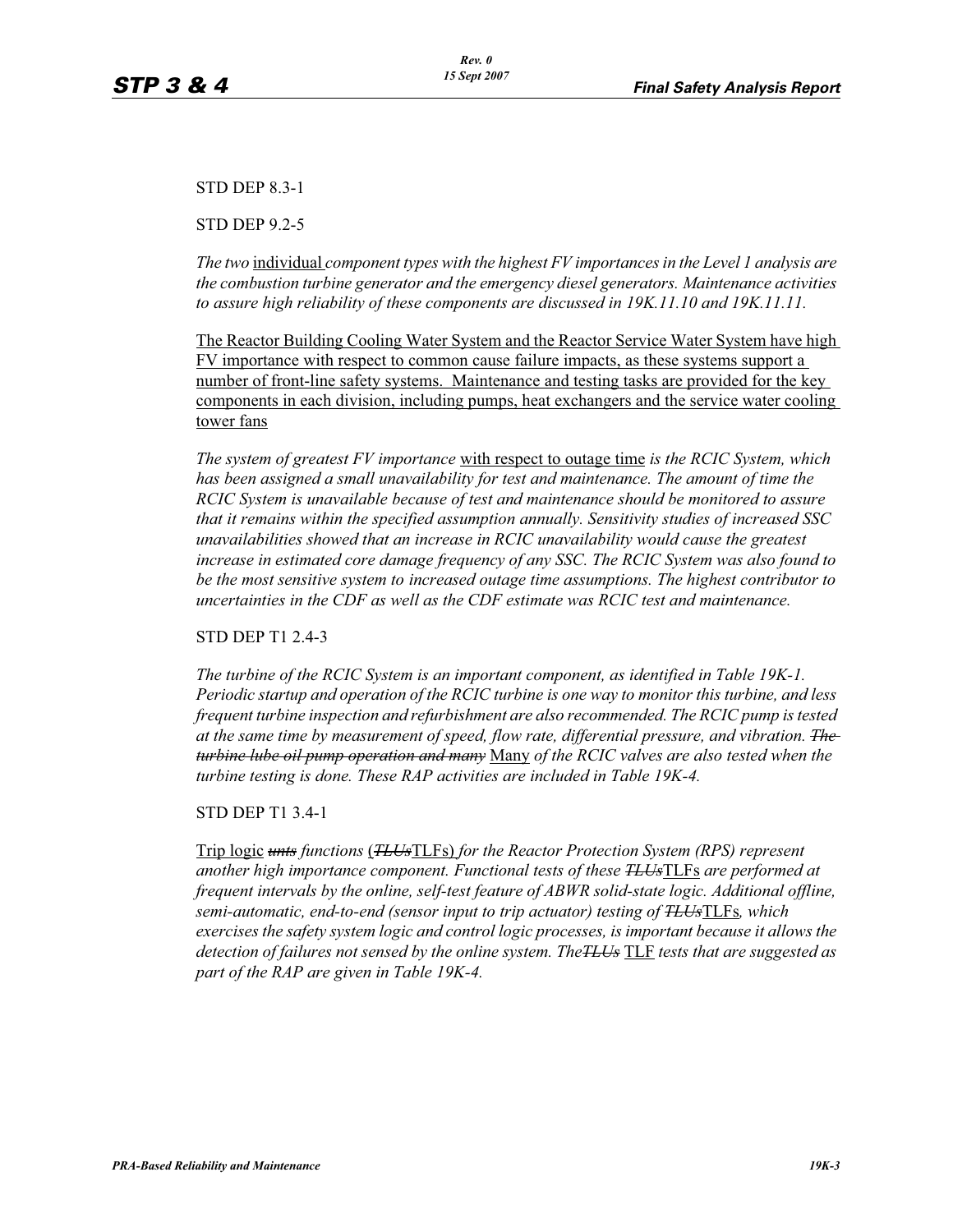*Common-cause miscalibration of RHR flow meters, and of Level 8 sensors, and common-cause failure (CCF) of digital trip modules (DTMs)* function (DTFs)*, and of Level 2 sensors, will have acceptable probabilities if adequate administrative controls are exercised. Calibration procedures for RHR flow meters and for Level 8 sensors should include notes about the safety importance of these instruments. Historical trend analysis should be performed for Level 2 sensors at each calibration. The procedure for testing DTMs* DTFs *should include a warning about their importance to safety. Suggested RAP activities are given in Table 19K-4.*

#### **19K.11.13 Flood Protection**

#### STP DEP T1 5.0-1

*The important SSCs for flood protection are the water tight doors on external entrances to the control and reactor buildings*, including the watertight barriers on the equipment access to the diesel generator rooms, *and in ECCS and RCW rooms, the RSW and CWS isolation valves, antisiphon capability, the circuit breakers that trip* the *RSW and CWS pumps and water level sensors in the turbine building condenser pit and control building RCW rooms; sump pump operation; overfill lines on reactor building sumps on floor BIF; and room drain lines (Subsection 19K.7). Periodically room water barriers should be inspected to assure that they will prevent the spread of flooding, room drain lines should be checked to ensure no blockage exists, RSW isolation valves (MOVs) should be stroke tested (normally accomplished by switching from one pump to the standby pump in a given loop), CWS isolation valves should be stroke tested, the ability of RSW and CWS pump circuit breakers to trip upon receipt of a trip signal should be demonstrated, as well as RSW System anti-siphon capability. These RAP activities are included in Table 19K-4.*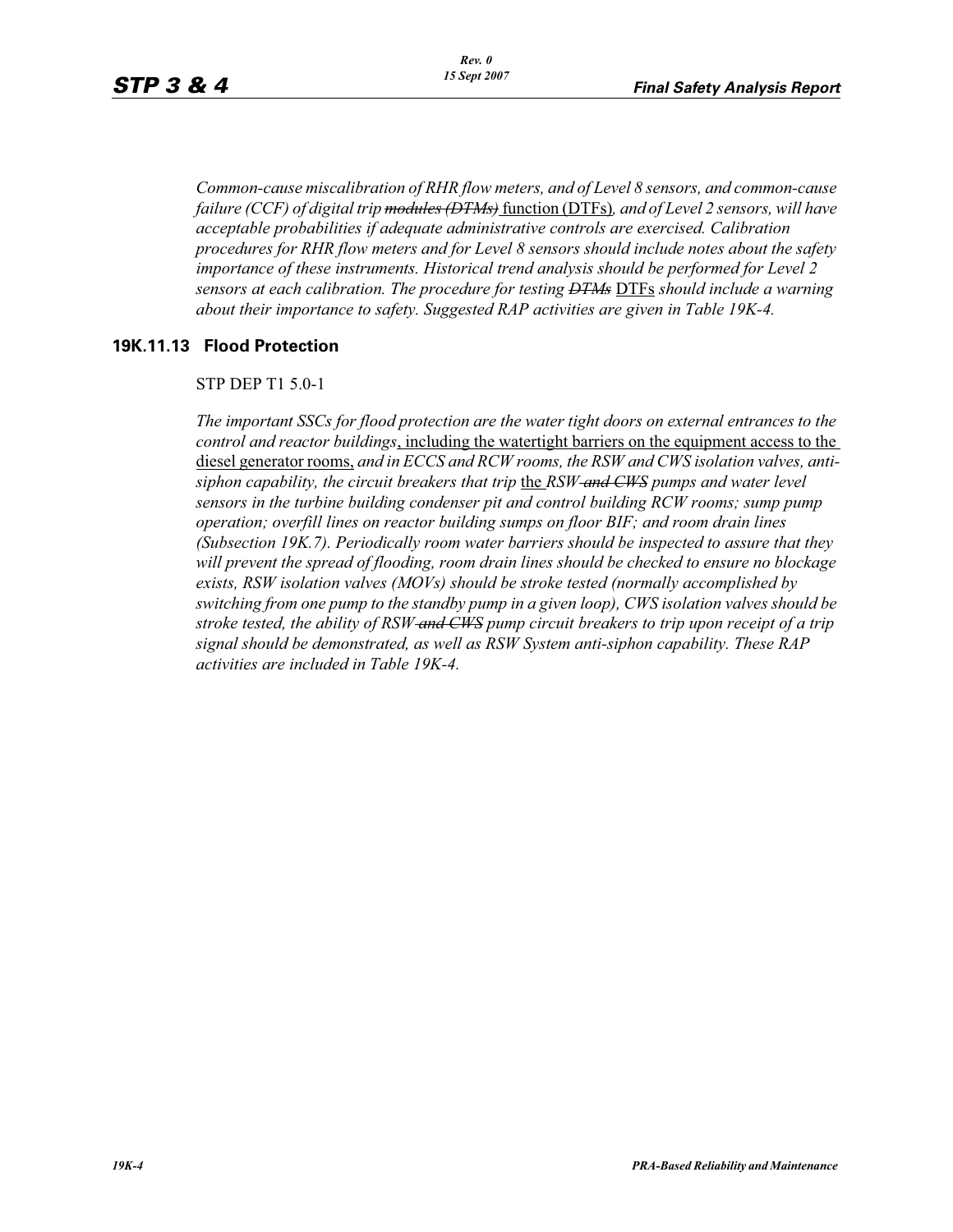|                                                    |                       | <b>Risk</b>        |
|----------------------------------------------------|-----------------------|--------------------|
|                                                    | <b>Fussell-Vesely</b> | <b>Achievement</b> |
| <b>SSC</b>                                         | Importance $(\%)^*$   | Worth*             |
| Cooling Water Divisions A, B, & C (CCF)            |                       |                    |
| Multiplex Transmission Network (CCF)               |                       |                    |
| <b>Essential Communication Function (CCF)</b>      |                       |                    |
| <b>Service Water Cooling Tower Fans (CCF)</b>      |                       |                    |
| <b>RHR Core Flood System Failure (CCF)</b>         |                       |                    |
| <b>Trip Logic Function (CCF)</b>                   |                       |                    |
| <b>Remote I/O Function Module (CCF)</b>            |                       |                    |
| <b>Trip Logic Units</b>                            |                       |                    |
| <b>Remote Multiplexing Units</b>                   |                       |                    |
| <b>RGIG Turbine Lubrication System</b>             |                       |                    |
| <b>HPCF System (CCF)</b>                           |                       |                    |
| <b>HPCF Pumpt</b>                                  |                       |                    |
| Single Offsite Power Line*                         |                       |                    |
| RCIC Min Flow Bypass Valve E51-F011 (NOFO)+        |                       |                    |
| RCIC Min Flow Bypass Valve E51-F011 (NCFC)+        |                       |                    |
| RCIC Injection Valve E51-F004 (NCFC)+              |                       |                    |
| RCIC Steam Supply Valve E51-F037 (NCFC)+           |                       |                    |
| <b>HPCF Maintenance Valve E22-F005B‡</b>           |                       |                    |
| <b>RCIC Isolation Signal Logie</b>                 |                       |                    |
| <b>Both Offsite Power Sources.</b>                 |                       |                    |
| <b>HPGF Pump</b>                                   |                       |                    |
| SRVs                                               |                       |                    |
| <b>RHR Flow Transmitters (CCF Miscalibration)</b>  |                       |                    |
| <b>Cooling Water Divisions B &amp; C (CCF)</b>     |                       |                    |
| <b>Cooling Water Divisions A &amp; B (CCF)</b>     |                       |                    |
| <b>Cooling Water Divisions A &amp; C (CCF)</b>     |                       |                    |
| Level 8 Sensors (CCF Miscalibration)               |                       |                    |
| <b>Digital Trip Modules (CCF)</b>                  |                       |                    |
| <b>Digital Trip Function (CCF)</b>                 |                       |                    |
| SP Temp High (Loss of Pump Head)                   |                       |                    |
| <b>Suppression Pool Unavailable Due to Rupture</b> |                       |                    |

#### **Table 19K-1 ABWR SSCs of Greatest Importance for CDF, Level 1 Analysis**

- \* Not part of DCD (Refer to SSAR)
- † SSCs with low FV importance and low risk achievement worth. Not considered further for RAP on the basis of Level 1 analysis.
- ‡ Valves that are closed during normal operation, and fail to open when required during a transient, are designated NCFC. Technically, they are "fail as is" conditions, which is closed. The minimum flow bypass valve is closed during normal operation, but during transients requiring RCIC operation, the bypass valve opens. Failure of this valve to open at that demand is shown as NCFC. Later in the transient this bypass valve, which is normally open at this time, should close on demand. If it fails to close, the shorthand description NOFO is used.
- ƒ SSC with low FV importance and low risk achievement worth, but retained because of human factor importance.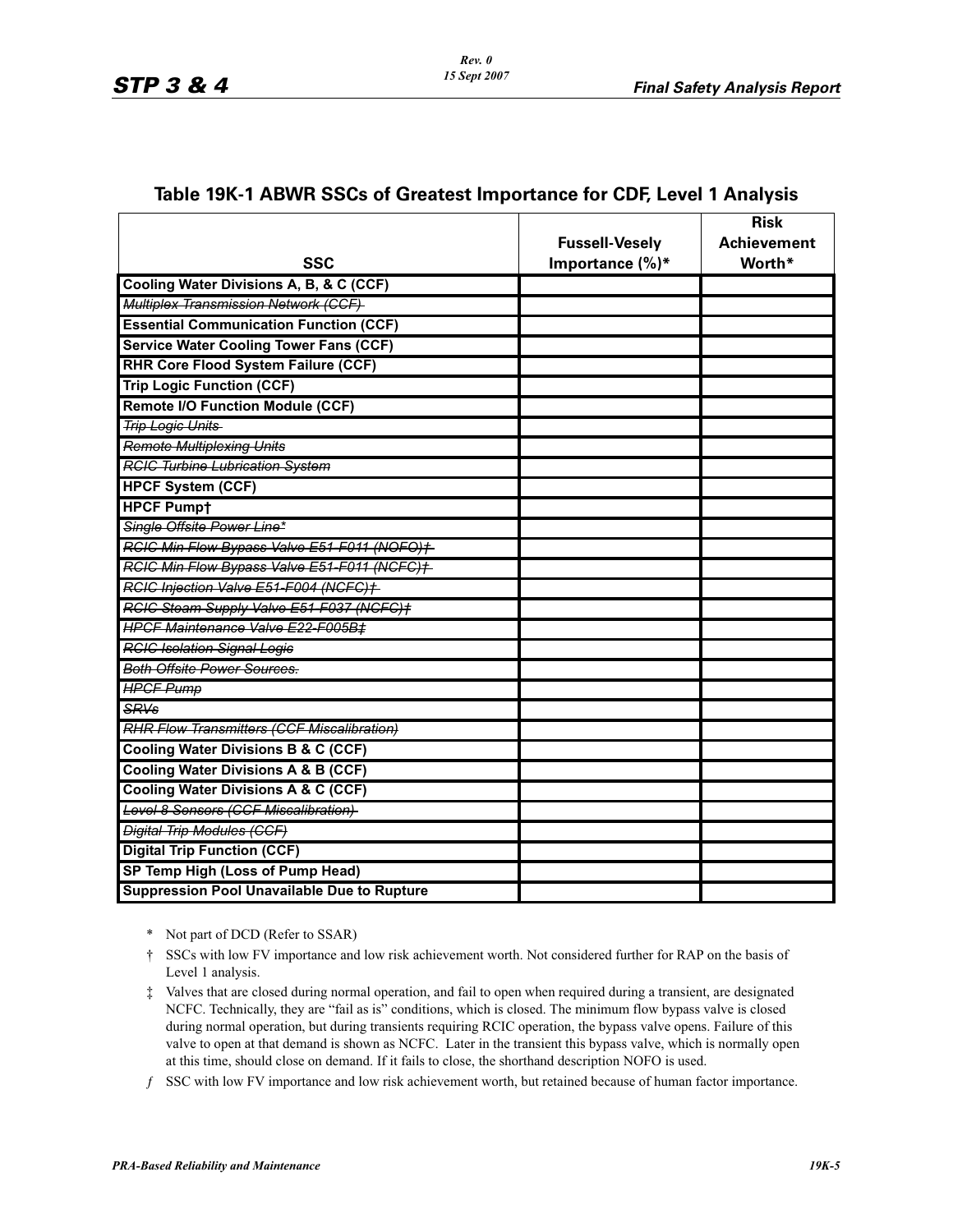### **Table 19K-2 ABWR SSCs With Moderate Risk Achievement Worth, Level 1 Analysis\***

|                                                                |                                          | <b>Risk</b><br><b>Achievement</b> |
|----------------------------------------------------------------|------------------------------------------|-----------------------------------|
| <b>SSC</b>                                                     | <b>Fussell-Vesely</b><br>Importance (%)t | Worth+                            |
| RCIC Min Flow Bypass Valve E51-F011 (NOFO)                     |                                          |                                   |
| RCIC Injection Valve E51-F004 (NCFC)                           |                                          |                                   |
| RCIC Min Flow Bypass Valve E510F011 (NCFC)                     |                                          |                                   |
| RCIC Steam Supply Valve E51-F037 (NCFC)                        |                                          |                                   |
| <b>Both Offsite Power Sources</b>                              |                                          |                                   |
| <b>RCIC Isolation Signal Logic</b>                             |                                          |                                   |
| <b>RHR Suppression Pool Cooling Failure (CCF)</b>              |                                          |                                   |
| Div 1 ECF EMS-Transmission Ntwk Failure                        |                                          |                                   |
| RGIC Steam Supply Bypass Valve F045 Limit Switch Fails         |                                          |                                   |
| 1 <sup>st</sup> ESF RIF RMU-Div 1 Fails                        |                                          |                                   |
| 2 <sup>nd</sup> ESF RIF RMU-Div 1 Fails                        |                                          |                                   |
| 1 <sup>st</sup> ESF SLF Channel Div 1 Fails                    |                                          |                                   |
| 2 <sup>nd</sup> ESF SLF Channel Div 1 Fails                    |                                          |                                   |
| Failure of SP Temp Signal T53-TRS-601A & B                     |                                          |                                   |
| <b>RGIC Pres Sensor PIS Z605 Miscalibrated</b>                 |                                          |                                   |
| <b>RCIC Flow Sensor FT-007-2 Miscalibrated</b>                 |                                          |                                   |
| Diode SID Open                                                 |                                          |                                   |
| SP Temp High (Loss of Pump Head)                               |                                          |                                   |
| <b>SLF/ECF SLU/EMS-Link for Div 1 SLF 1 Fails (RCIC Fails)</b> |                                          |                                   |
| <b>SLF/ECF SLU/EMS-Link for Div 1 SLF 2 Fails (RCIC Fails)</b> |                                          |                                   |

- \* ECF = Essential Communication Function ESF = Essential Safety Feature RIF = Remote Input/Output Function SLF = Safety System Logic Function
- † Not part of DCD (refer to SSAR)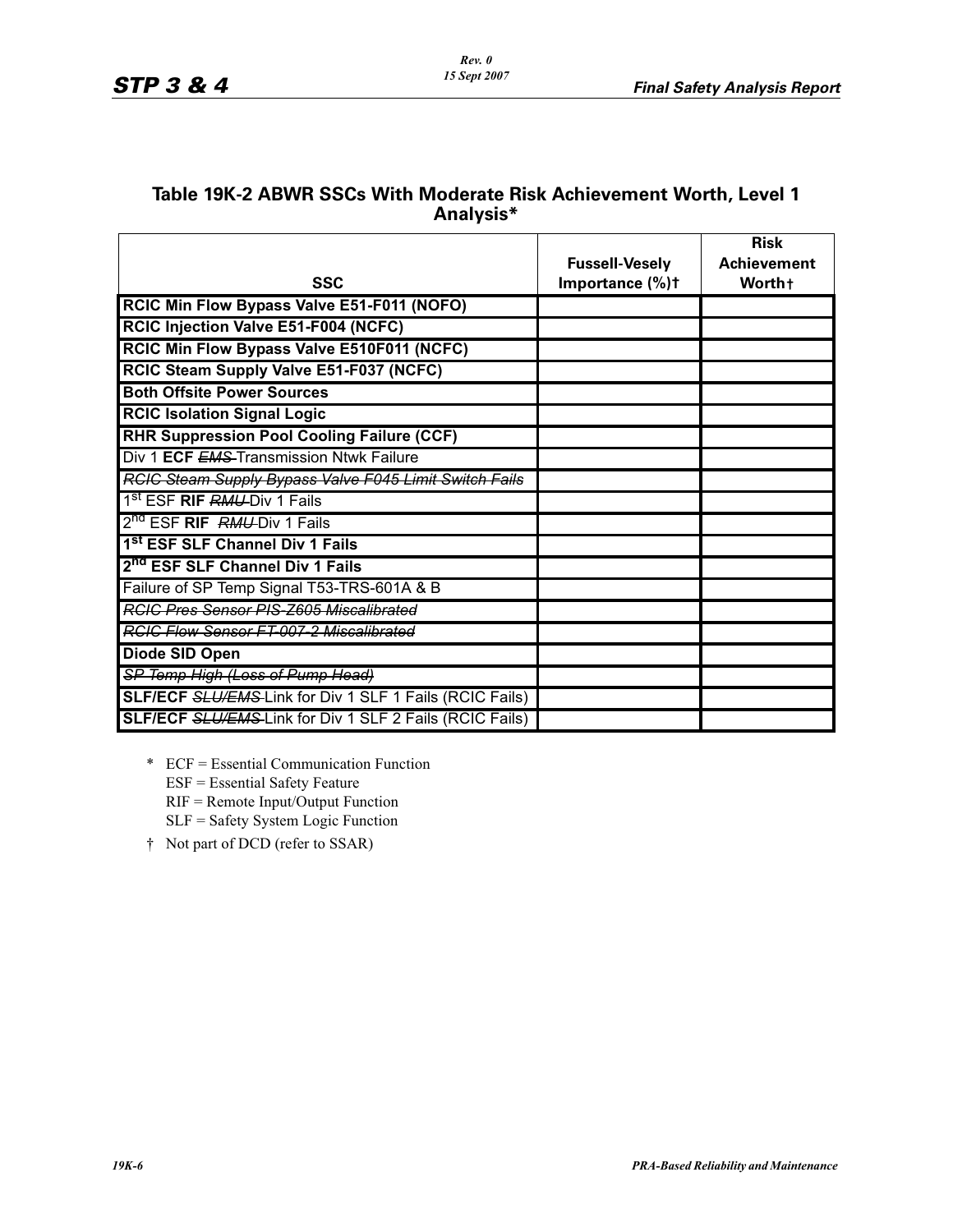# **Table 19K-3 ABWR Initiating Event Contribution to CDF, Level 1 Analysis**

|                         |                 | <b>Total CDF x</b> | <b>Percent CDF</b> |
|-------------------------|-----------------|--------------------|--------------------|
| <b>Initiating Event</b> | Events per Year | $10^{8*}$          | Contribution*      |
| <b>Turbine Trip</b>     |                 |                    |                    |

\* Not part of DCD (Refer to SSAR)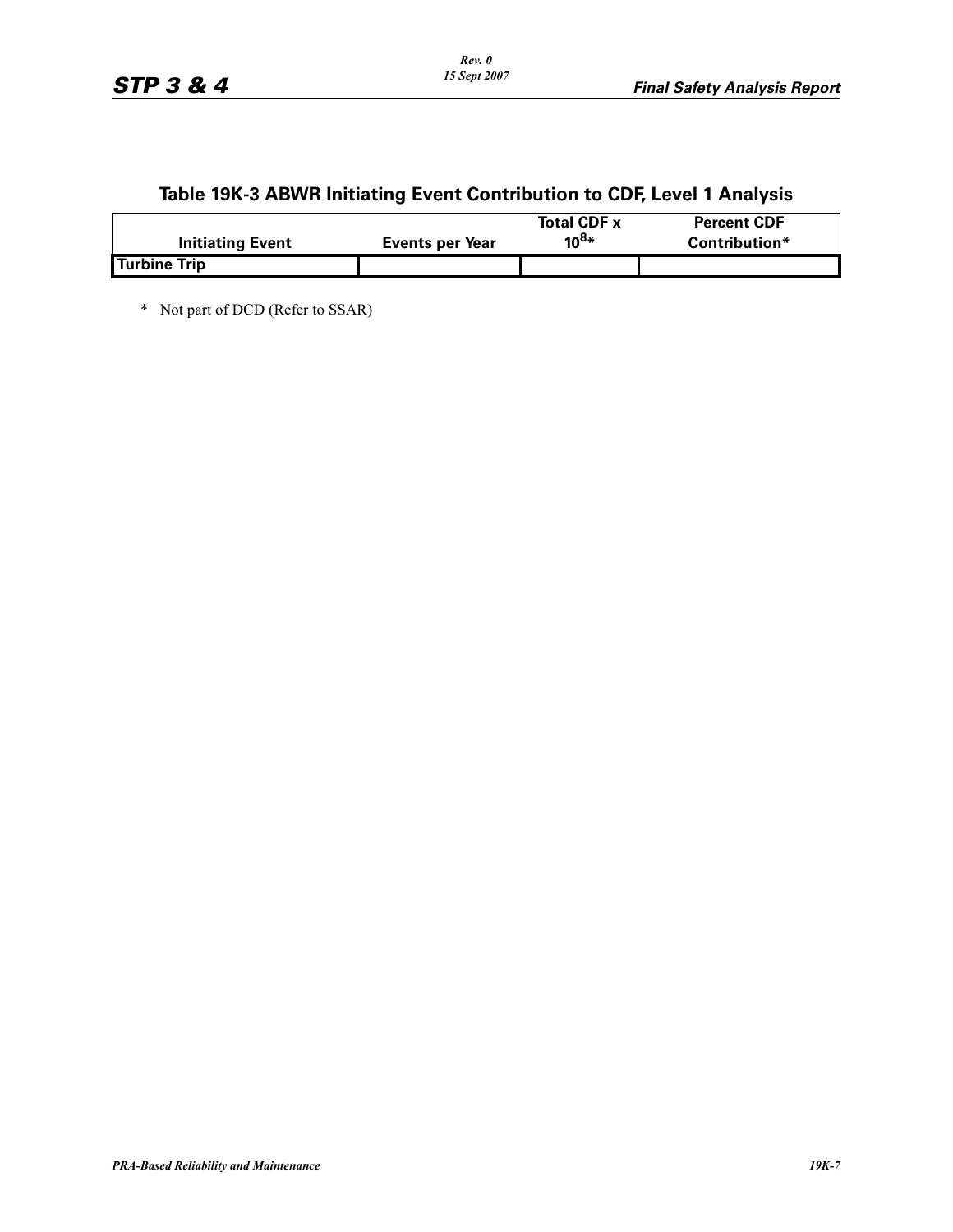|                                   | 익                                           | ble 19K-4 Failure Modes and RAP Activities   |                     |                  |                     |
|-----------------------------------|---------------------------------------------|----------------------------------------------|---------------------|------------------|---------------------|
|                                   |                                             |                                              | Test or             |                  |                     |
|                                   |                                             |                                              | Maintenance         |                  | Unavailability,     |
| Component                         | Failure Mode/Cause                          | Recommended Maintenance                      | Interval            | <b>Basis</b>     | <b>Failure Rate</b> |
| Multiplexers                      | Common cause failure of all MUX             | <del>jsoj jeuojpunj wojsAS</del>             | 3-months            | Experience       |                     |
|                                   | t <del>o give proper signals</del>          | <del>Complete system test, error check</del> | 2years              | Experience       |                     |
| ECF                               | Common cause failure of all                 | System functional test                       | 3 months            | Experience       | $\ast$              |
|                                   | ECF to give proper signals                  | Complete system test, error                  | 2 years             | Experience       |                     |
|                                   |                                             | check                                        |                     |                  |                     |
| One ESF RIF SMU-for               | Failure of RIF or link between RIF          | System functional test                       | 3 months            | Experience       |                     |
| Div 1 or one SLF/ECF              | and SLF Failure of remote                   | Complete system test, error check            | 2 years             | Experience       |                     |
| SLUCEMS Link for SLF<br>SLU Div 1 | <del>multiplex unit or link between</del>   |                                              |                     |                  |                     |
|                                   | <del>RMU and safety system legic unit</del> |                                              |                     |                  |                     |
| RPS TLFs - Trip Logie             | Failure to trip upon demand                 | System functional test                       | 3 months            | Experience       |                     |
| Units                             |                                             |                                              |                     |                  |                     |
|                                   |                                             | Complete system test, error check            | R/M outage          | Experience       |                     |
| RCIC Turbine Lube                 | <del>Lube oil pump failure</del>            | <del>Lube oil pump operation and oil</del>   | <del>3 months</del> | Experience       | *۱                  |
| System                            |                                             | pressure check                               |                     |                  |                     |
| DTFs <i>Digital Trip</i>          | e to trip<br>Common cause failur            | Review trip unit test procedure to           | Annual              | Judgment         |                     |
| <b>Medules</b>                    |                                             | assure note about potential safety           |                     |                  |                     |
|                                   |                                             | considerations                               |                     |                  |                     |
| Non-ADS SRVs                      | Common mode failure of SRVs                 | Inspect and replace degradable               | 5 years (max)       | Environmental    |                     |
|                                   | or remain<br>to open on demand              | parts and test for correct                   |                     | qualification    |                     |
|                                   | open                                        | operation                                    |                     |                  |                     |
|                                   |                                             | Remove valve, test for setpoint              | 3 years             | Experience,      |                     |
|                                   |                                             | pressure, adjust setpoint as                 |                     | <b>ANSI/ASME</b> |                     |
|                                   |                                             | necessary, test for seat leakage,            |                     | OM <sub>1</sub>  |                     |
|                                   |                                             | repair. Stagger testing of valves,           |                     |                  |                     |
|                                   |                                             | 50% at one outage                            |                     |                  |                     |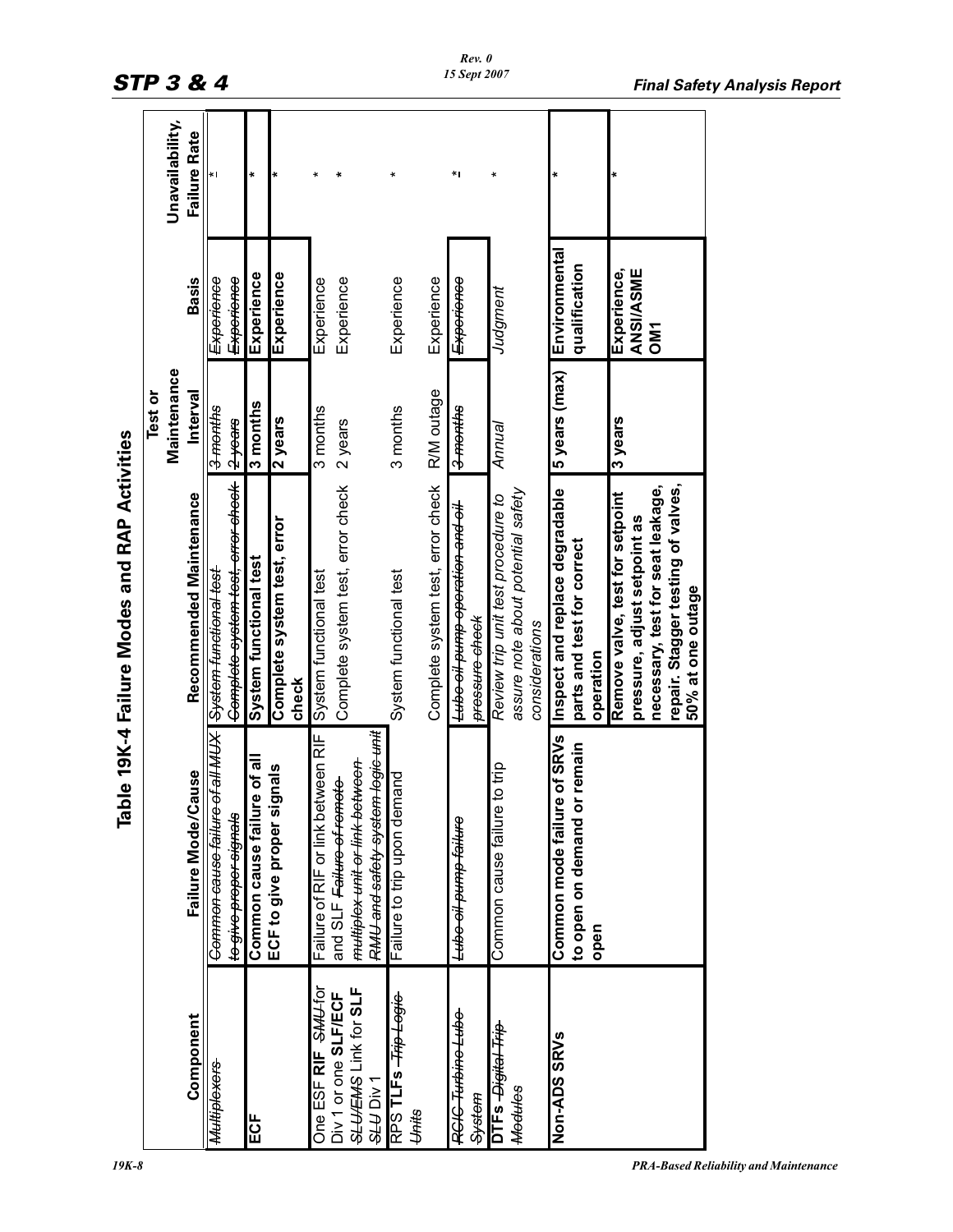|                                |                              | Table 19K-4 Failure Modes and RAP Activities |             |              |                     |
|--------------------------------|------------------------------|----------------------------------------------|-------------|--------------|---------------------|
|                                |                              |                                              | Test or     |              |                     |
|                                |                              |                                              | Maintenance |              | Unavailability,     |
| Component                      | Failure Mode/Cause           | Recommended Maintenance                      | Interval    | <b>Basis</b> | <b>Failure Rate</b> |
| DC Div 1 Distribution          | စ္<br>Panel or diode failu   | Panel function is demonstrated by 3 months   |             | Experience   |                     |
| Panel (including Diode<br>S1D) |                              | system test                                  |             |              |                     |
| Div 1 EMS ECF                  | Network failure              | System functional test                       | 3 months    | Experience   |                     |
| Transmission Network           |                              | Complete system test, error check 2 years    |             | Experience   |                     |
| <b>RBCW Pumps</b>              | Failure to provide adequate  | Discharge pressure test                      | 3 months    | Table 3.9-8  |                     |
|                                | sure<br>flow at desired pres | Inlet pressure test                          |             |              |                     |
|                                |                              | Flow test                                    |             |              |                     |
|                                |                              | <b>Vibration test</b>                        |             |              |                     |
|                                |                              | Monitor pump parameters on the               | Weekly      | Judgment     |                     |
|                                |                              | normally running pump to detect              |             |              |                     |
|                                |                              | abnormalities                                |             |              |                     |
| RBSW Pumps                     | Failure to provide adequate  | Discharge pressure test                      | 3 months    | Table 3.9-8  |                     |
|                                | sure<br>flow at desired pres | Inlet pressure test                          |             |              |                     |
|                                |                              | Flow test                                    |             |              |                     |
|                                |                              | Vibration test                               |             |              |                     |
|                                |                              | Monitor pump parameters on the               | Weekly      | Judgment     |                     |
|                                |                              | normally running pump to detect              |             |              |                     |
|                                |                              | abnormalities                                |             |              |                     |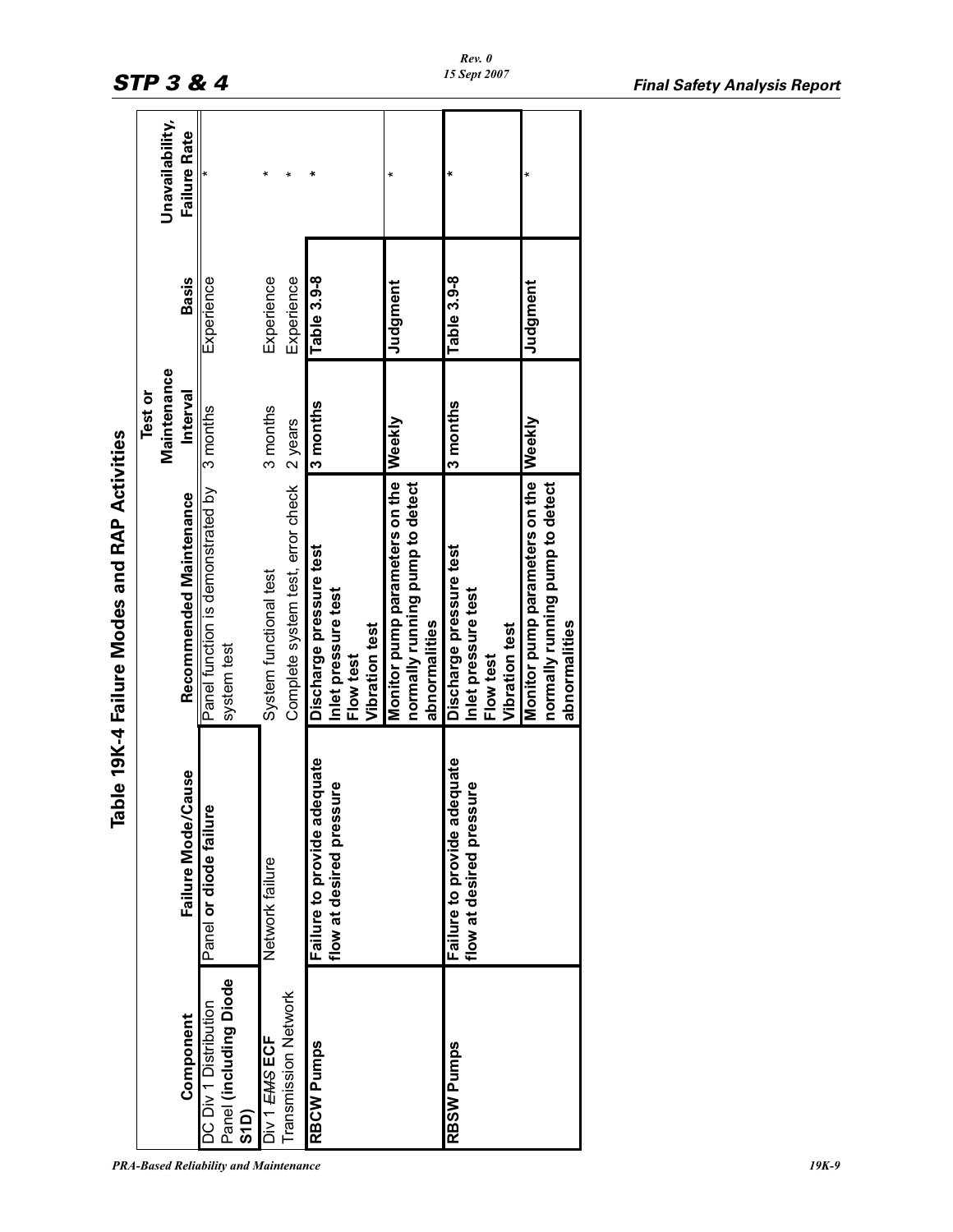|                              | ۴g                                    | ble 19K-4 Failure Modes and RAP Activities |                   |               |                     |
|------------------------------|---------------------------------------|--------------------------------------------|-------------------|---------------|---------------------|
|                              |                                       |                                            | Test or           |               |                     |
|                              |                                       |                                            | Maintenance       |               | Unavailability,     |
| Component                    | Cause<br>Failure Mode/                | Recommended Maintenance                    | Interval          | <b>Basis</b>  | <b>Failure Rate</b> |
| <b>RBCW Heat</b>             | Plugging/fouling                      | Monitor heat exchanger flow and VVeekly    |                   | Experience    |                     |
| Exchangers                   |                                       | delta temperature/pressure to              |                   |               |                     |
|                              |                                       | detect existence of fouling                |                   |               |                     |
|                              |                                       | Internal inspection of heat                | <b>R/M Outage</b> | Experience    |                     |
|                              |                                       | exchangers for plugging and                |                   |               |                     |
|                              |                                       | fouling                                    |                   |               |                     |
| RBSW Strainers               | Plugging                              | Monitor RBSW flow rate and                 | Weekly            | Experience    |                     |
|                              |                                       | strainer delta pressure for                |                   |               |                     |
|                              |                                       | indications of plugging                    |                   |               |                     |
| RBSW Cooling Tower           | equate fan<br>Failure to provide ad   | Flow test                                  | 3 months          | Experience    |                     |
| Fans                         | flow through tower                    | <b>Vibration Test</b>                      |                   |               |                     |
|                              |                                       | Inspection and                             | <b>R/M Outage</b> | Experience    |                     |
|                              |                                       | cleaning/lubrication                       |                   |               |                     |
| <b>HPCF Pumps</b>            | dequate<br>Failure to provide ao      | Discharge pressure test                    | 3 months          | Table 3.9-8   | ŧ                   |
|                              | flow at desired pressure              | Inlet pressure test                        |                   |               |                     |
|                              |                                       | Flow test                                  |                   |               |                     |
|                              |                                       | Vibration test                             |                   |               |                     |
| <b>HPCF Injection Valves</b> | Failure to open because of            | Stroke test                                | 3 months          | Experience;   | ₽                   |
| F003 and F005                | <u>ഗ</u><br>mechanical problem        |                                            |                   | ASME Code ISI |                     |
|                              |                                       | Visual and penetrant inspection            | 10 years          | Low failure   |                     |
|                              |                                       | of stem, ultrasonic inspection             |                   | rate; ASME    |                     |
|                              |                                       | of stem; replace if necessary.             |                   | Code ISI.     |                     |
|                              | <b>use of</b><br>Failure to open beca | Electrical circuit test                    | 3 months          | Experience    |                     |
|                              | electrical problems                   |                                            |                   |               |                     |

#### *Rev. 0 15 Sept 2007*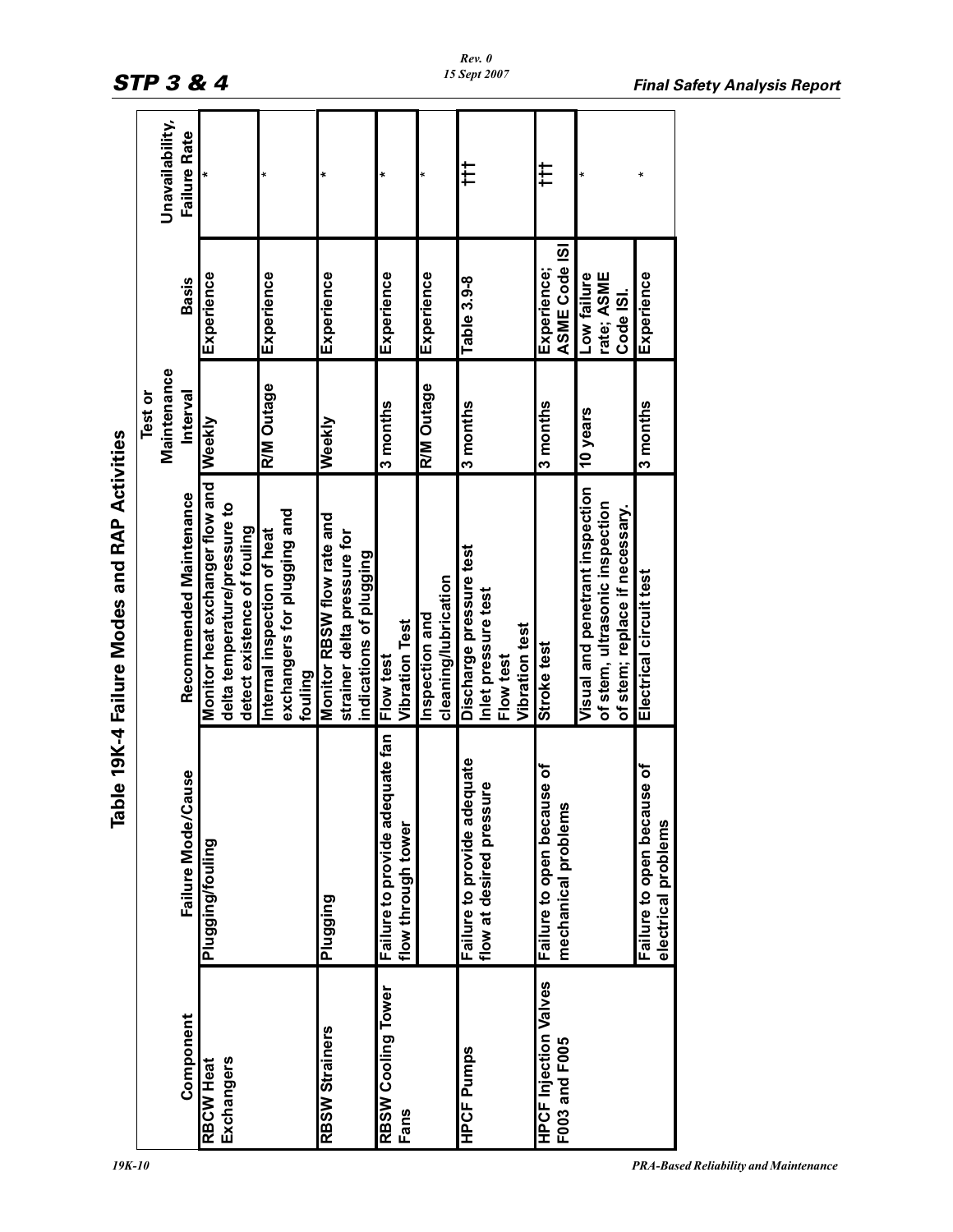|                        |                                        | <b>SALL SERVING AND SALL STRAIGHT AND AN ASSESS</b> |                   |               |                     |
|------------------------|----------------------------------------|-----------------------------------------------------|-------------------|---------------|---------------------|
|                        |                                        |                                                     | Test or           |               |                     |
|                        |                                        |                                                     | Maintenance       |               | Unavailability,     |
| Component              | Failure Mode/Cause                     | Recommended Maintenance                             | Interval          | <b>Basis</b>  | <b>Failure Rate</b> |
| RHR Injection Valves   | <b>Ise of</b><br>Failure to open becau | Stroke test                                         | 3 months          | Experience;   | ⇇                   |
| F001, F003, F005, F006 | mechanical problems                    |                                                     |                   | ASME Code ISI |                     |
|                        |                                        | Visual and penetrant inspection                     | 10 years          | Low failure   |                     |
|                        |                                        | of stem, ultrasonic inspection of                   |                   | rate; ASME    |                     |
|                        |                                        | stem; replace if necessary.                         |                   | Code ISI.     |                     |
|                        | ise of<br>Failure to open becau        | Electrical circuit test                             | 3 months          | Experience    |                     |
|                        | electrical problems                    |                                                     |                   |               |                     |
| RHR Heat Exchangers    | Fouling                                | Monitor and trend delta-                            | <b>R/M Outage</b> | Judgment      |                     |
|                        |                                        | temperature across heat                             |                   |               |                     |
|                        |                                        | exchanger during RHR testing                        |                   |               |                     |
|                        |                                        | and operation                                       |                   |               |                     |
| ESF SLF Divisions      | ilure to<br>Failure to operate; fai    | System functional test                              | 3 months          | Experience    |                     |
|                        | iation<br>properly generate init       |                                                     |                   |               |                     |
|                        | signals                                | Complete system test, error                         | 2 years           | Experience    |                     |
|                        |                                        | check                                               |                   |               |                     |
| Suppression Pool       | Loss of structural integrity;          | Periodic inspection of                              | <b>R/M Outage</b> | Experience    |                     |
|                        | leakage                                | suppression pool structural                         |                   |               |                     |
|                        |                                        | elements to detect degradation,                     |                   |               |                     |
|                        |                                        | incipient leakage or corrosion                      |                   |               |                     |

Table 19K-4 Failure Modes and RAP Activities **Table 19K-4 Failure Modes and RAP Activities**

ī